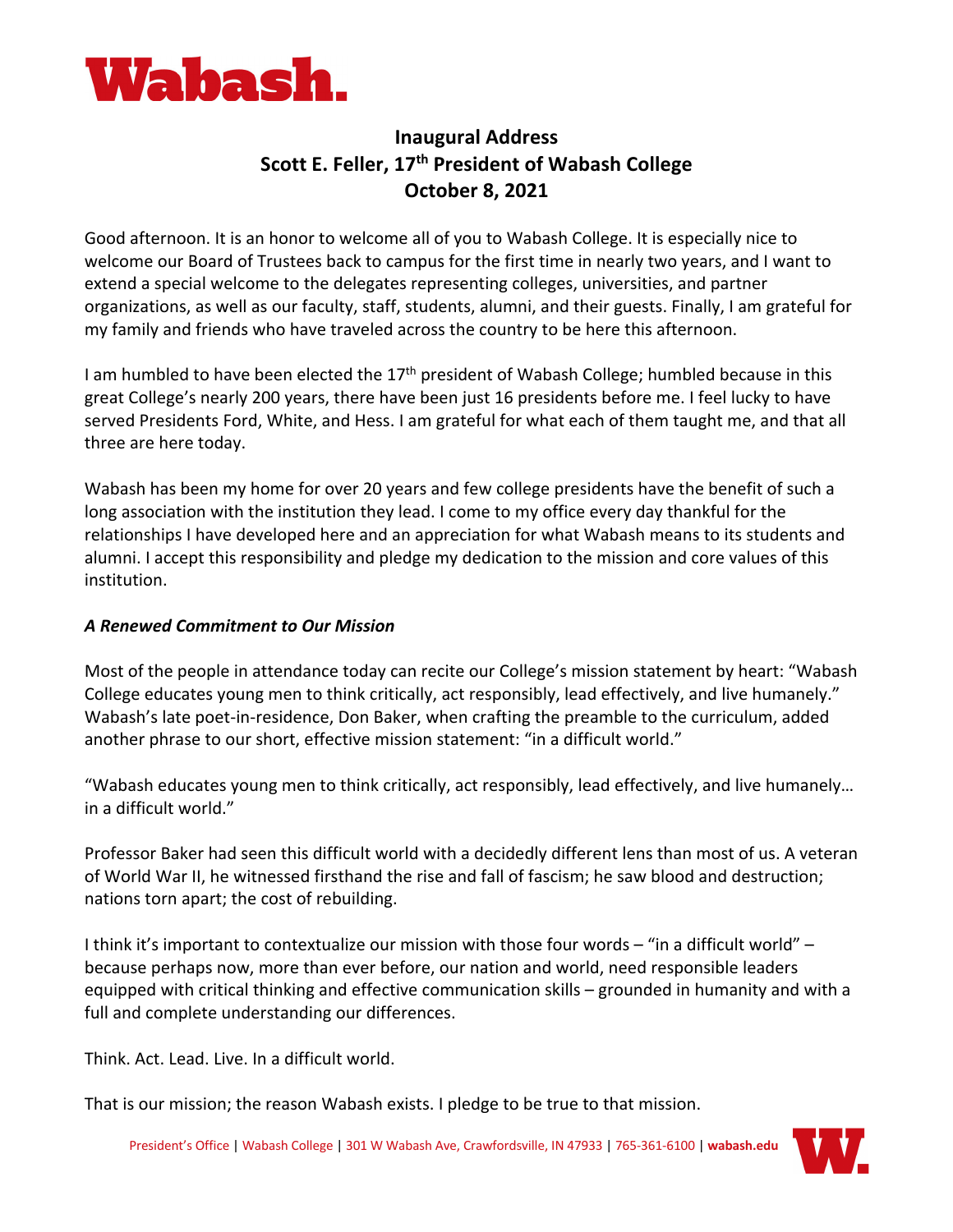## *Our Core Values: The Roadmap to Success*

The roadmap to achieving the mission of Wabash College can be found in our core values – what we believe. I will not use this auspicious occasion to recite them verbatim, but all of us who love and care about Wabash would be wise to revisit them from time to time – I know that the past 18 months have given me many opportunities to reflect on them.

Some of the things we believe in are:

- A rigorous liberal arts education that fosters an appreciation for the intellectual and physical aspects of a good life and an understanding of, and appreciation for, other cultures.
- A personal context to teaching and learning that encourages candid, respectful, face-to-face conversations and freedom of thought.
- Individual responsibility and trust based on moral and ethical awareness, which are required for leadership and teamwork, and are expressed so eloquently in the Gentleman's Rule.
- And we especially value a socially, economically, and ethnically diverse student body characterized by a dedication to the serious pursuit of learning.

### *Making Wabash Accessible for All*

It is this last core value – and its relationship our mission – that I wish to reflect on this afternoon. The headwinds facing good small colleges like Wabash are real. Think about the pending "birth dearth" that followed the great recession; the very real population declines in the Northeast and Midwest, where most liberal arts colleges are located; and specific to Wabash, *The Wall Street Journal, New York Times*, and *Forbes* have all published recent articles on the declining number of young men who are enrolling in college.

With these realities front and center, it can seem inevitable that there will be fewer and fewer small, private colleges like Wabash.

This may sound like doom and gloom – not exactly the stuff of an inaugural address – but as I look out and see the faces of my presidential colleagues from the Independent Colleges of Indiana and the Great Lakes College Association, I can tell you that these are the things that keep us up at night. How will we survive in a world with fewer high school graduates and where fewer and fewer families can afford to contribute to the cost of a high-quality education?

I will address the access issue first and then return to the demographic changes.

There is a perception that the rising cost of tuition is the reason that so many students can't access a private college education. But the truth is that it is a family income problem more than a college cost

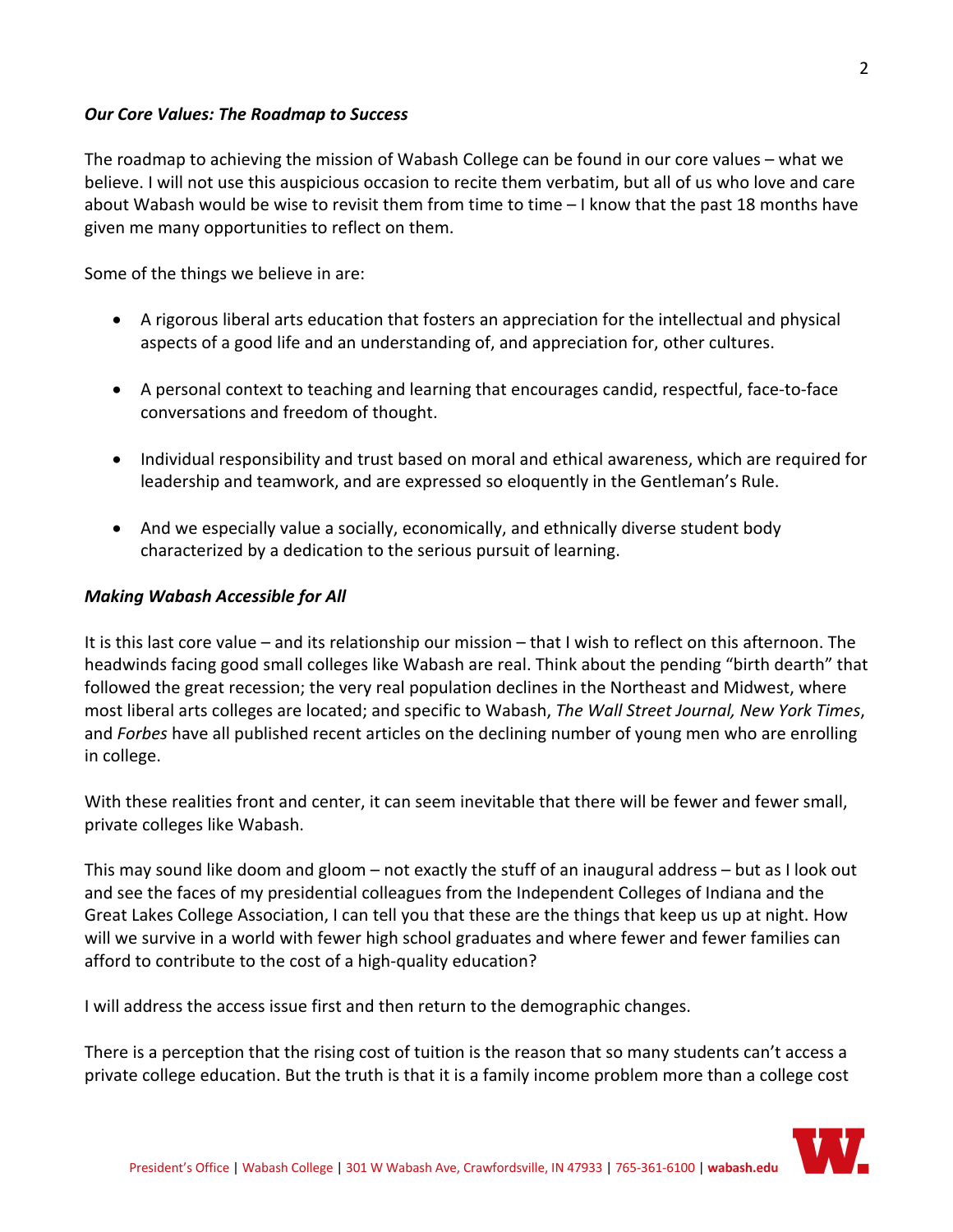problem. Over the past several decades, growth in family income has been concentrated in the wealthiest households, representing only a small percentage of prospective students.

Let me tell you a story about my own experience back in Oregon when I was a college student a little over 30 years ago. I worked hard on a farm in the summer and earned a couple of dollars above minimum wage. By the end of the summer, I had earned about \$5,500 to contribute to my education at Willamette – and that was quite a bit of money in the mid-80s.

What would that look like today? Adjusted for inflation, I would have earned more than \$13,000 this past summer. Can you imagine if students could work hard for one summer to earn \$13,000 to help pay for their education? Sadly, that isn't our present reality.

My family and I were able to pay for a private liberal arts education not because the tuition was lower, but because we could earn more of the tuition. The answer to the college access problem is not free tuition; that's a Band Aid on the real problem. I think the answer is strengthening wages for low- and middle-income families.

This college access problem has been growing for some time, though it gained much more attention after the Great Recession. But I think the demographic shifts in our country are going to force us to address the problem head on if Wabash and other quality liberal arts colleges are to survive and thrive.

We are going to have fewer high school graduates in the coming years and there isn't anything that we can do about that. We simply can't go back in time and change the post-recession birth rates. But demographics don't have to determine our fate. The path forward is challenging, but through outreach and strategic investments, as a College and as a nation, we can increase the percentage of young people enrolling in college.

I believe that the only way to meet our enrollment goals – and our nation's need for an educated society – will be by increasing the number of college-bound young people from groups historically underserved by private higher education: low-income, first-generation, and students of color.

Demography is not destiny. We can chart our own future by making Wabash accessible for the many young men who need us. And just as we have for the past 189 years, we will meet those young men where they are. We will maintain our historic commitment to being an engine of opportunity.

Many of our alumni attending this ceremony today were the first-generation sons of factory workers, farmers, and custodians – from Gary, Hammond, Kokomo, and New Castle – or descendants of coal miners and steel workers in Western Pennsylvania. Many went on to become leaders of business, industry, law, banking, education, scientific research, and the ministry. All they needed was a chance, and Wabash provided it through generous financial aid, a rigorous education, and a community that cared about them as individuals.

I pledge to you today that our commitment to the education of promising young men, regardless of their socioeconomic status, will be the touchstone of my presidency.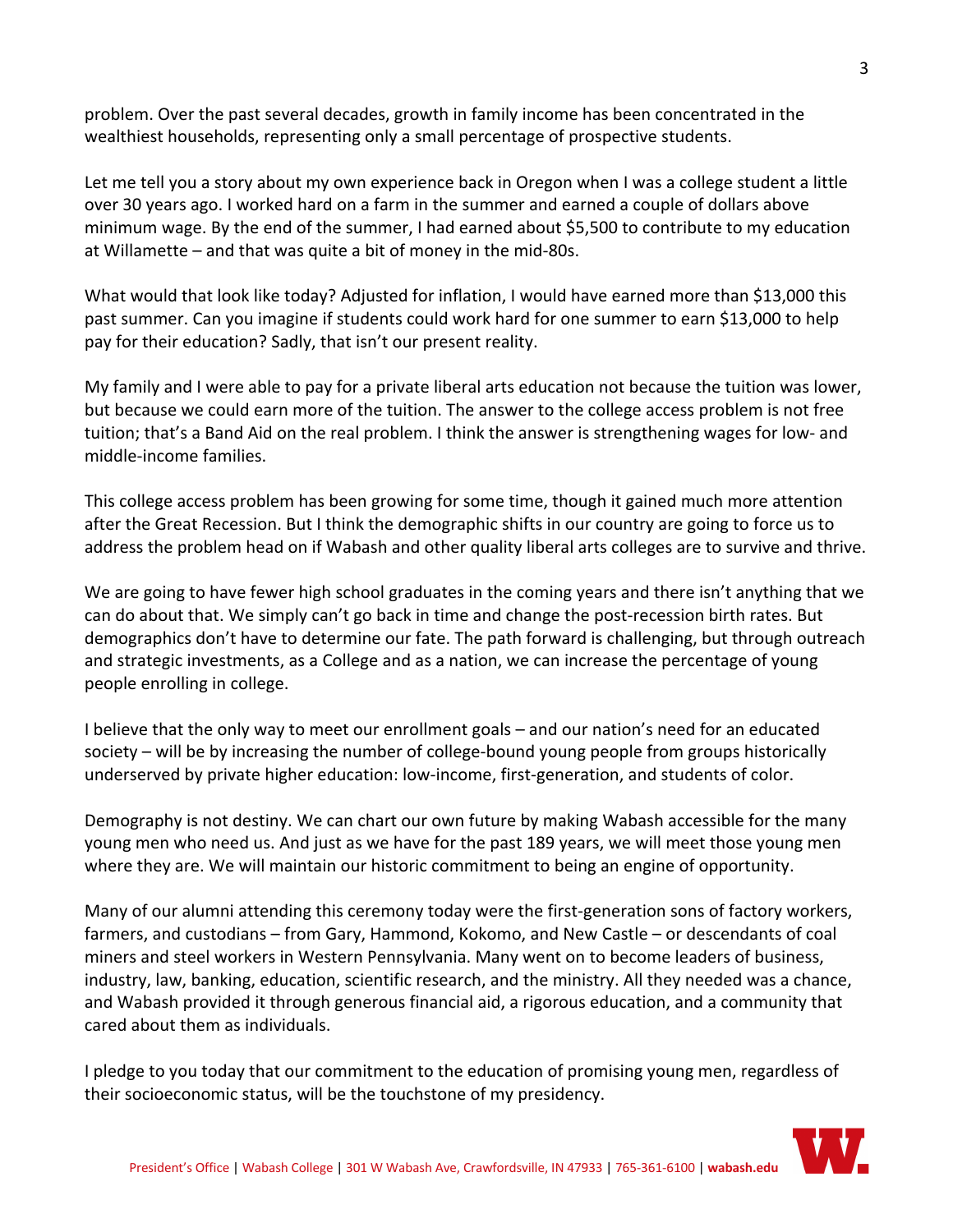## *Higher Education in Crisis*

Mixed in with the newspaper opinion pieces predicting colleges will close are the perhaps even more concerning essays questioning the value of a college education. I hope everyone here today can agree on one thing: Exceptional small colleges like Wabash provide enormous value – value added in exponential proportion to our size.

For example, if you combine the total number of living alumni of, say, Wabash and DePauw, over our nearly 200-year histories, the *total* is far less than the current enrollment at Indiana or Purdue universities. And yet think about the disproportionate number of high-placed graduates of our two tiny colleges in every walk of life – from titans of business to school board presidents; from civil rights leaders to pioneering surgeons. Small colleges make an enormous difference in our communities, our nation, and this world.

So, why are quality liberal arts colleges, with dedicated faculty and staff, loyal alumni, and successful students facing such intense pressures? I already mentioned affordability. Residential liberal arts education, with small classes taught by full-time, tenure-track faculty, and with championship athletics and strong student support networks, are never going to be the low-cost option.

But even more concerning to me is the continued questioning of the *value* of higher education, and in particular, the *devaluing* of the liberal arts and the residential college experience.

These days, prospective students aren't deciding which liberal arts college to attend — Wabash, DePauw, or Franklin — nearly as much as they are deciding between liberal arts colleges and more specialized programs at large universities like Purdue and IU.

My fear is that we are seeing an attitude that higher education is a commodity, that students are consumers, and that colleges and universities are simply delivery networks. I already see some of this even at Wabash, when some people want to bargain over financial aid – or even worse – when I hear someone say, "I pay \$40,000 a year to go here so I deserve X."

Wabash College runs on relationships, not transactions. The commodification of higher education is dangerous to students. It will be fatal for Wabash College. The reason is that treating higher education as a commodity encourages the unbundling of the college experience into individual components so that the consumers can choose just the pieces they want… and want to pay for.

At Wabash, a philosophy course is not a product to be consumed, independent of other courses, independent of a student's discussions with peers, or independent of conversations and programs sponsored by the Career Center.

Can you possibly put a price on the hundreds of life-changing conversations that Coach Clyde Morgan has with students in any given month? Now multiply that by roughly 250 members of the faculty and staff, not to mention thousands of alumni, who are fully focused on the success of each and every student. That's value for which there is no price tag.

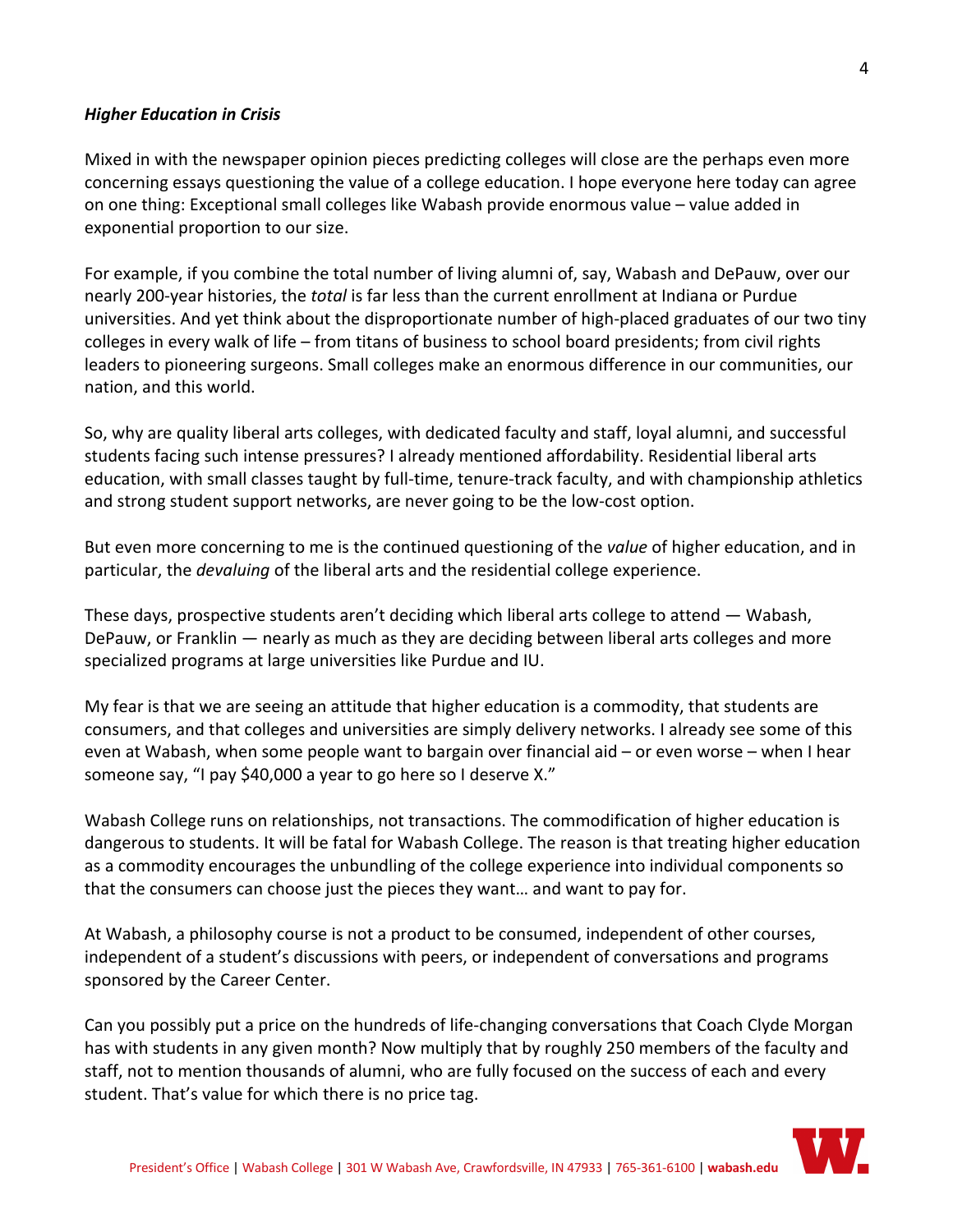## *Resilience*

I suspect most of you came here expecting a different speech, one filled with uplifting proclamations on our College's future and the power of the liberal arts to make our world better.

Make no mistake, Wabash College is on an enviable trajectory. We understand our mission better than **any** other college I know. The commitment of our faculty, staff, alumni, and friends is **unrivaled**. This campus is a place of beauty. And our endowment, the accumulated philanthropy of generations of giving, is at the highest point in our history.

But I will argue that our greatest asset at this moment in time is our resilience, and the ability it gives us to tackle the hard problems head on.

There may have been a time that "Wabash Always Fights" was simply an athletic slogan, but after more than a year of providing an exceptional residential liberal arts education in the midst of a pandemic, Wabash Always Fights has proven to have much broader relevance. And if you are going to tackle big problems head on, the first thing you have to do is to acknowledge what you are up against. We face real headwinds, but we will face them head on.

I realize that we are all anxious to move on from COVID-19, but it will be tragic if we don't reflect on and learn from our experiences over the past year and a half, as individuals, as a society, and as an institution. Some questions that we could reflect on:

How did we, as a College with little experience with online learning, pivot in a single week during March of 2020 to virtual classes?

How did we, with a one-person Student Health Center, develop a comprehensive test-trace-isolate program that was the envy of much larger schools? And how in the world did we put on a vaccination clinic for students, faculty, staff, and dependents within days of the state making vaccine available?

How did we make study abroad opportunities available for students last year?

How did we find ways to acknowledge the milestone events in our students' lives? How did we put on Chapel Sing? How were we the first school in our league to welcome fans into our athletic contests? How did we offer an in-person commencement for the classes of 2020 and 2021 that their families and friends could attend?

How did we manage through a pandemic without a single layoff or furlough? I think you know why we did that, and why we were one of only two colleges in our peer group that didn't cut employee benefits. Our faculty and staff are the heart of this institution – but our ability to face the same challenges as other institutions but to somehow find a different path forward is a valuable lesson we have learned from the pandemic.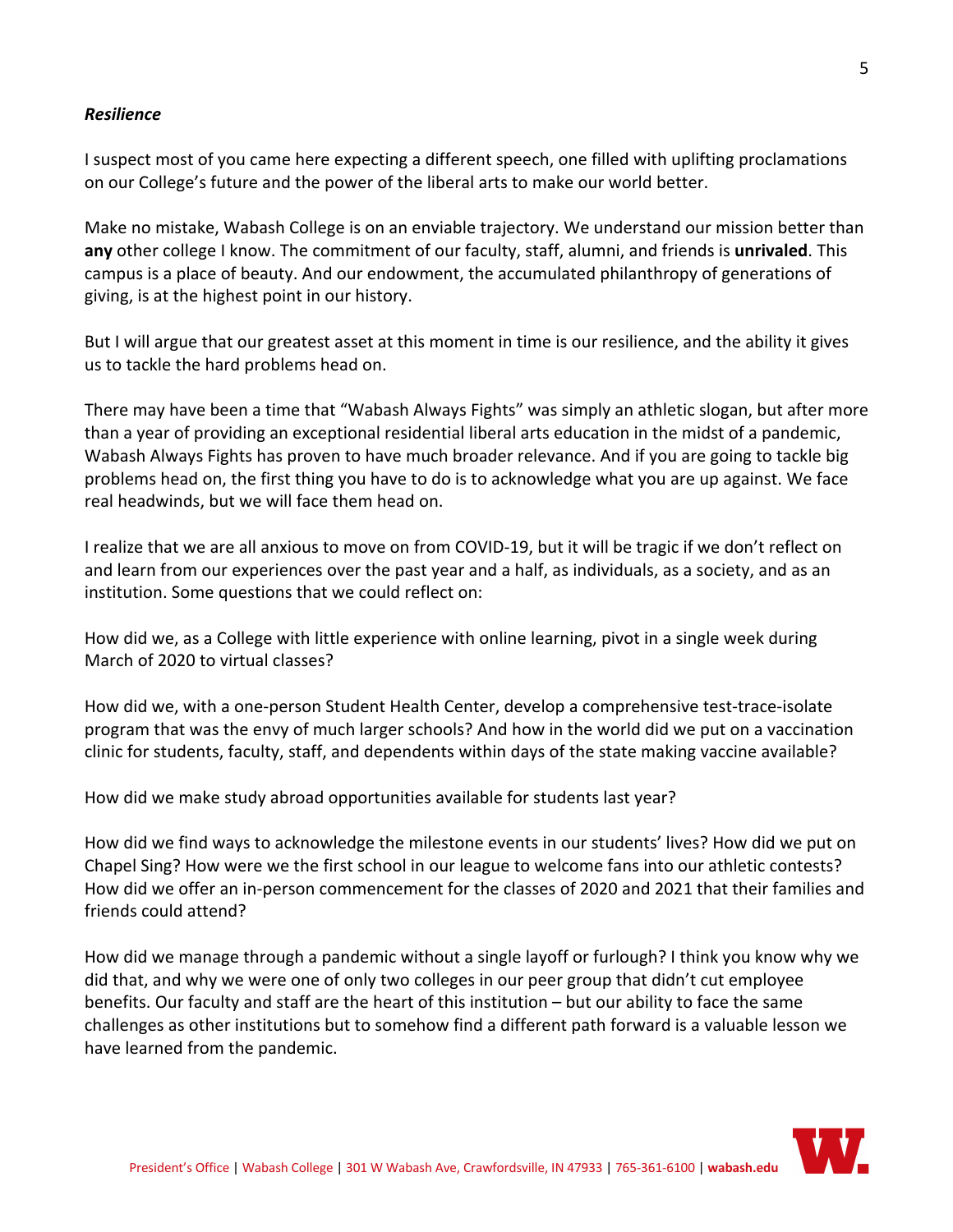And finally, the question I pondered six weeks ago when I rang in the Class of 2025: How did we recruit a promising class of young men to the College who never experienced a Wabash classroom, a Wabash football game, or an overnight visit on campus?

The keys were exceptional faculty and staff and a shared commitment to mission. But without a Wabash Always Fights attitude, and a willingness to make some bold moves, it never would have happened. These are just a few of the lessons learned that we can apply to the big challenges we face.

# *Listening to Make Wabash Better*

The past year taught us additional lessons that will also serve us well as we move forward. We learned that we must work individually and as a College to be more inclusive, and to understand and work against the ways that racism and other forms of bias keep members of our community from feeling the sense of belonging for which we strive. By doing so, we will make Wabash better and we will assure our future.

One of the goals I set for myself when I began in July of 2020 was to be a better listener, and I have been rewarded with enormous personal growth. I have benefited by attending Chapel Talks, witnessing a moving protest by the young men of the Malcolm X Institute of Black Studies, reading the words of alumni in *Wabash Magazine*, attending Black Studies classes and MXIBS events, listening to thought-leaders like Clint Smith and Jerome Adams, and having many, many conversations with students.

The authenticity and vulnerability members of this community demonstrated through their thoughts, stories, and experiences was literally life-changing for me; they also helped me focus my vision.

I have also benefited from conversations with faculty and staff colleagues, many of which were focused on ideas for programming to make us better and chart our future toward a more diverse, inclusive, and equitable Wabash.

These conversations culminated with the highlight of my first year as president when, early last spring, Lilly Endowment awarded Wabash a series of grants totaling more than \$5.5 million that will fund our innovative "Restoring Hope, Restoring Trust" programs. These grants provide our College unprecedented resources to enhance student success and develop a stronger sense of belonging for all. This is work that touches our entire College, from living units to classrooms, across every office, and out into the broader world.

And, most important, it positions Wabash well to welcome the rising new majority students who, like those young men from Gary, Kokomo, and Pittsburgh half a century ago, are seeking access to a liberal arts curriculum led by a faculty that is engaging and accessible, and to an overall educational program that will give them the support they need to succeed.

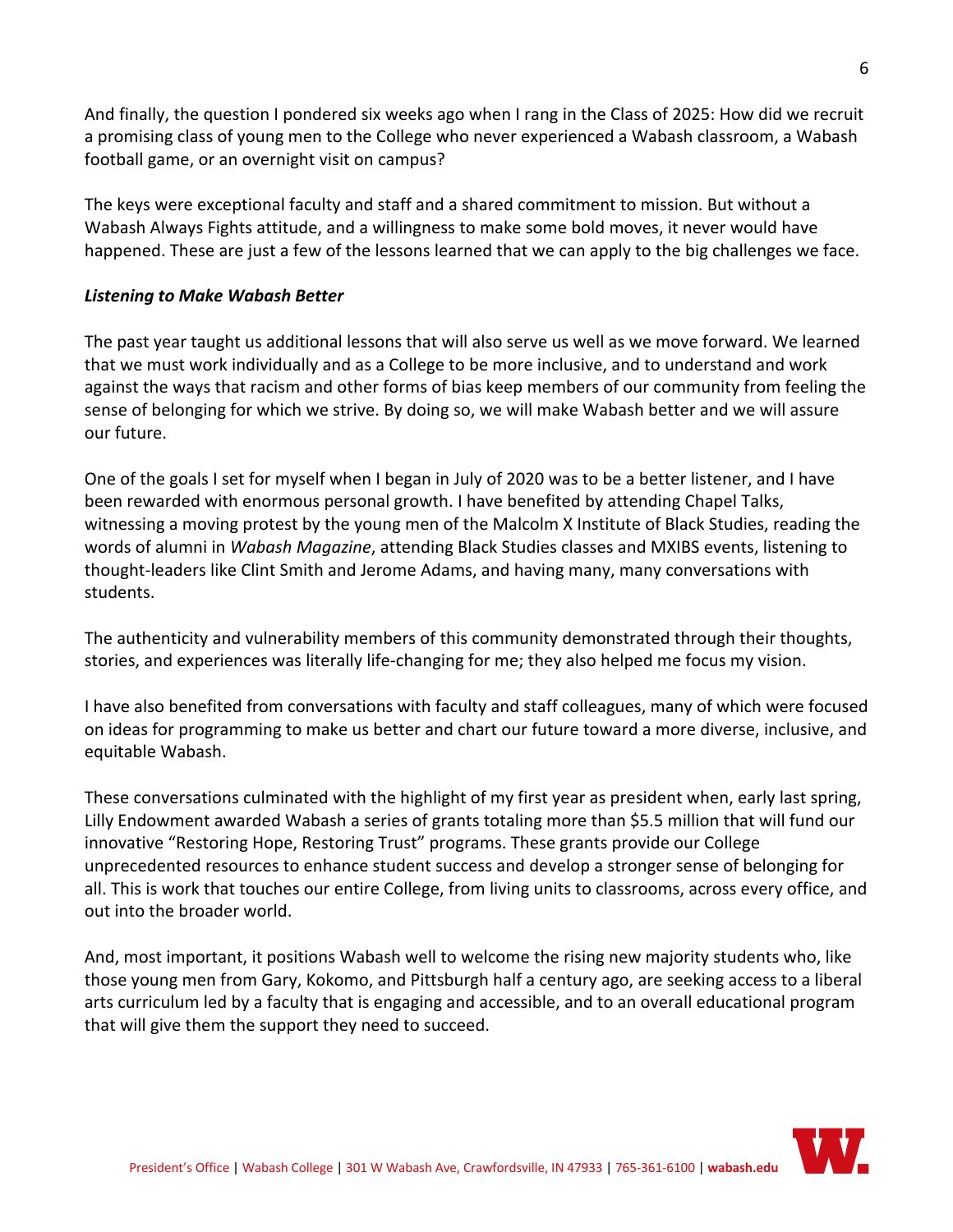## *In Gratitude*

A few years ago, I gave a Chapel Talk to our students midway through my tenure as Dean of the College. I said then – and it's even more true today – that I'm not too old to adopt a growth mindset, which is the belief that our abilities can be developed through dedication and hard work.

One way that I am trying to grow and adapt to my new role as president is to more fully express my gratitude for the innumerable gifts I have been given here at Wabash and throughout my life. So, every day I try to reflect and express gratitude for the people around me, and to be thankful for the opportunities I've been given and for the meaning and challenge in my professional opportunities here at the College.

My optimistic outlook arises from my knowledge that I have been extremely fortunate in life. Yet, over the last two years – as more and more of our interactions with others take place virtually – it has become much easier to fail to acknowledge the efforts of others.

We need to do the small things – the things that remind us of what it means to be a member of a community where people care and appreciate each other. So let me close today by expressing my gratitude.

I'm grateful for my colleagues on the faculty whose work in our best years sets the bar for engaged teaching and learning, and who in the last 18 months literally have bent over backward to meet our students where they are. It is rare in higher education to be surrounded by so many faculty who are genuinely passionate about teaching. All of us who love Wabash thank you for your commitment to our young men.

I'm grateful for my colleagues in the Student Life Office, who every day work directly with students, one on one, to turn their mistakes into opportunities to learn; who lift up, prop up, and sometimes drag students across the finish line here; who care for their healthy minds and bodies; and who have the most difficult jobs on campus in times of tragedy.

I'm grateful for this College's incredible tradition of philanthropy. In my years as a faculty member and as dean, rarely did I want for resources. Indeed, because of the generosity of our alumni and friends, my students and I were able to explore the world of atoms and molecules in ways that faculty at other institutions could not imagine.

My experience was not unique, nor as innovative as my Wabash faculty colleagues who have literally made the world their classrooms. While immersive learning experiences are not restricted to Wabash, the fact that all of ours are free of charge – whether a student travels to Johannesburg, Taiwan, or Rome – truly sets us apart. It is because of the generosity of our alumni and friends that it is possible for a young man from Wabash to leave our country for the first time. Indeed, for many, these immersion trips mark the first time they have been on an airplane.

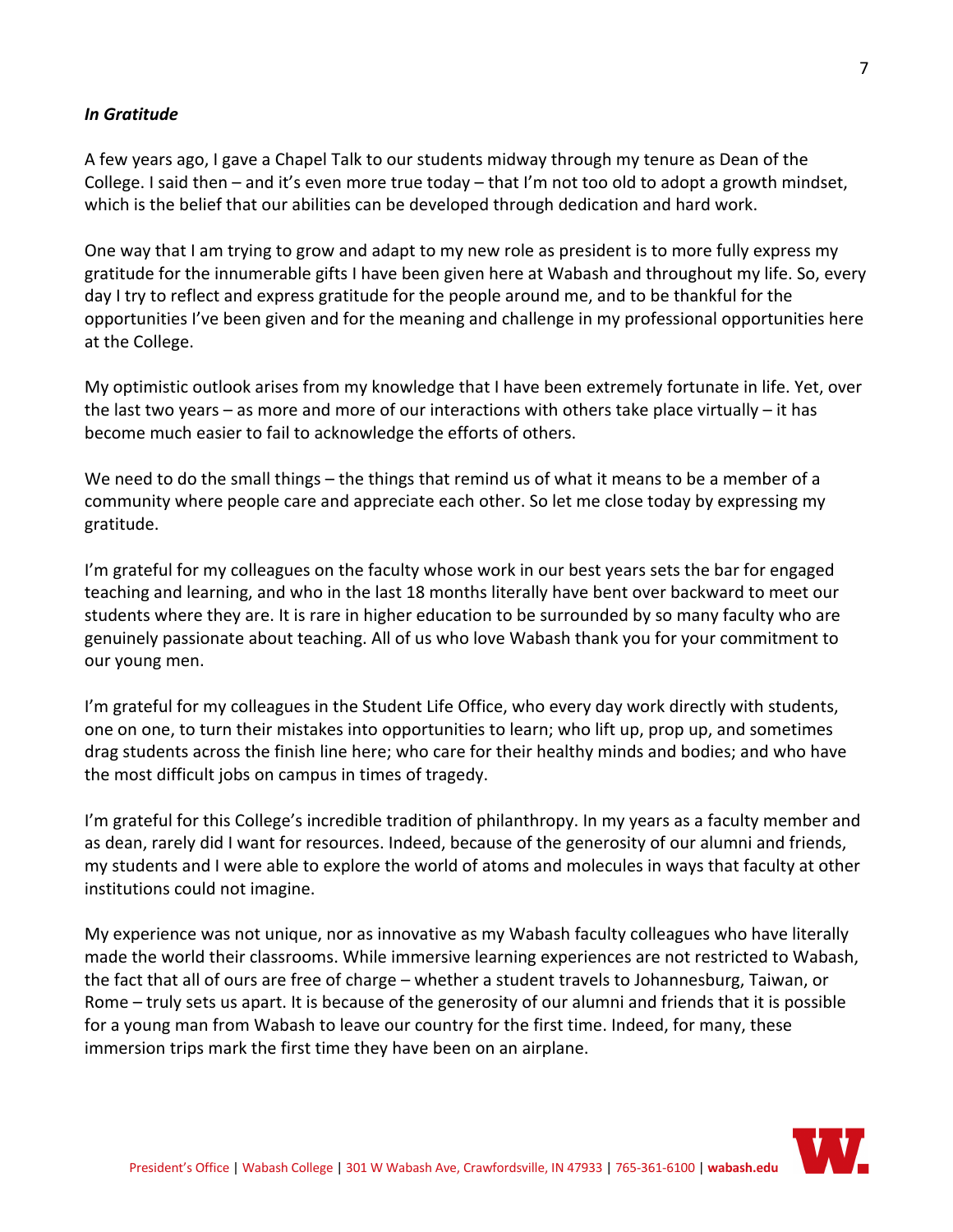I'm equally grateful that during the first, tumultuous years of my presidency, we have set Annual Giving records and our Giant Steps Campaign is thriving.

I'm grateful to the Wabash Board of Trustees, who placed their trust in me at the exact moment the pandemic descended on our nation. As I have said, I am honored to serve as the 17<sup>th</sup> President of Wabash College. And I am humbled to become the first member of the Wabash faculty to ascend to the presidency since the great Byron Trippet. Thank you, Trustees, for your unwavering faith in Wabash and in my ability to lead our College.

I'm grateful for a loving and supporting family, especially Wendy, who is all-in for Wabash College. Wendy is unflappable and so grounded, and those things help keep me calm when everything else is chaos. Thank you, Wendy, for putting up with my long hours and endless commitments at night and on weekends.

Finally, I'm grateful for our students. Many people in this room have heard me say that none of us wanted COVID to write our history. But I would not have wanted to go through this pandemic anywhere but here and with our young men. When we returned to residential education in early August of 2020 and again two months ago, I asked our students to live up to the highest ideals of our Gentleman's Rule – and a whole lot of COVID mitigation tactics – in the most difficult circumstances.

I asked them to be patient – with themselves and one another; to show compassion to those around them who were also suffering; to be their authentic, best selves even when that was very difficult to do; and I asked them to be vulnerable because it is through our vulnerability that we grow the most.

We did these things with one goal in mind – to continue Wabash's time-honored tradition of face-toface, elbow-deep teaching and learning that has been our hallmark for nearly two centuries.

I am so proud of what Wabash has accomplished in a constantly changing pandemic that has brought so much uncertainty and loss. And so it is with great admiration that I express my heartfelt gratitude to the young men of Wabash and all who have taught, coached, and supported them. You are all some Little Giants.

# *In Closing: The Challenges We Will Face Together*

We have much to celebrate here at Wabash, because we have proven to be both resilient and innovative in the face of this pandemic. I know we would have far more to celebrate if I could tell you that as we walk out of this stadium that the pandemic is ending. But it is not.

We will draw on everything we have learned over the last 18 months – indeed, over the last 189 years – to strengthen this College and the life-defining opportunities it provides for our students, faculty, staff, alumni, and friends.